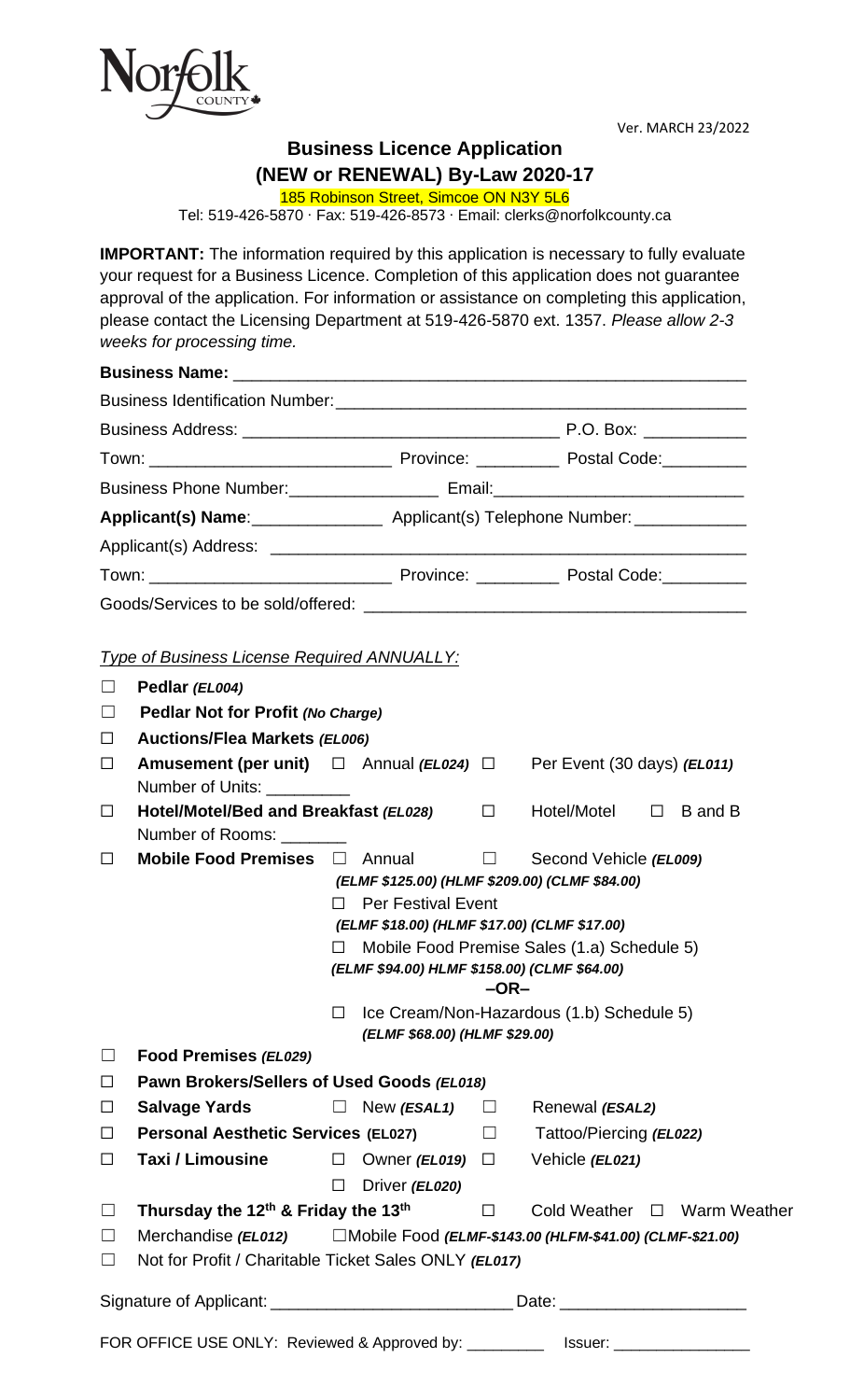

Ver. MARCH 23/2022

# **Business Licence Approval Required**

| <b>Licence Type:</b>                                                                                           | By-Law<br>and<br>Zoning | <b>Building</b><br>(Tents<br>larger<br>than<br>600sq ft<br>or 55 sq<br>meters) | Health<br>$**$ | Fire<br>$\star\star$ | Police<br>(Vulnerable<br>Sector<br>Police<br>Check) | Public<br>Liability<br>Insurance<br>(required<br>on County<br>property) | <b>Additional</b><br><b>Information</b>                                     |
|----------------------------------------------------------------------------------------------------------------|-------------------------|--------------------------------------------------------------------------------|----------------|----------------------|-----------------------------------------------------|-------------------------------------------------------------------------|-----------------------------------------------------------------------------|
| Pedlar<br>(3A 40 BC<br>Extinguisher)<br>(includes BBQs)                                                        | $\checkmark$            | ✓                                                                              |                |                      | ✓                                                   | $\checkmark$                                                            | See Schedule 1<br>of BY-LAW No.<br>2020-17 for<br>additional<br>information |
| <b>Auctions/Flea</b><br><b>Markets</b>                                                                         | $\checkmark$            | $\checkmark$                                                                   |                | ✓                    |                                                     | $\checkmark$                                                            | See Schedule 2<br>of BY-LAW No.<br>2020-17 for<br>additional<br>information |
| <b>Amusements</b><br>(3A 40 BC<br>Extinguisher)                                                                | ✓                       | ✓                                                                              |                | ✓                    |                                                     | ✓                                                                       | See Schedule 3<br>of BY-LAW No.<br>2020-17 for<br>additional<br>information |
| <b>Hotel/Motel</b><br><b>Bed &amp; Breakfast</b>                                                               | $\checkmark$            |                                                                                |                | ✓                    |                                                     |                                                                         | See Schedule 4<br>of BY-LAW No.<br>2020-17 for<br>additional<br>information |
| <b>Mobile Food</b><br><b>Premises</b><br>(Class K<br>Extinguisher)<br><b>Includes Special</b><br><b>Events</b> | $\checkmark$            | $\checkmark$                                                                   | $\checkmark$   | ✓                    |                                                     | $\checkmark$                                                            | See Schedule 5<br>of BY-LAW No.<br>2020-17 for<br>additional<br>information |
| <b>Food Premises</b>                                                                                           | ✓                       |                                                                                | $\checkmark$   | ✓                    |                                                     |                                                                         | See Schedule 6<br>of BY-LAW No.<br>2020-17 for<br>additional<br>information |
| <b>Pawnbrokers</b><br><b>Seller Of Used</b><br><b>Goods</b>                                                    |                         |                                                                                |                |                      |                                                     |                                                                         | See Schedule 7<br>of BY-LAW No.<br>2020-17 for<br>additional<br>information |
| <b>Salvage Yards</b>                                                                                           | ✓                       |                                                                                |                |                      |                                                     |                                                                         | See Schedule 8<br>of BY-LAW No.<br>2020-17 for<br>additional<br>information |
| <b>Personal</b><br><b>Aesthetic</b><br><b>Services</b>                                                         | ✓                       |                                                                                | ✓              |                      |                                                     |                                                                         | See Schedule 9<br>of BY-LAW No.<br>2020-17 for<br>additional<br>information |
| <b>Taxi / Limousine</b>                                                                                        | ✓                       |                                                                                |                |                      | ✓                                                   | ✓                                                                       | See Schedule<br>10 of BY-LAW<br>No. 2020-17                                 |
| Thursday the 12th<br>& Friday the 13th                                                                         | $\overline{\checkmark}$ | $\checkmark$                                                                   | $\checkmark$   | ✓                    |                                                     | ✓                                                                       | See Schedule<br>11 of BY-LAW<br>No. 2020-17                                 |

## **\*\* Health/Fire \*\* - Applies annually to Mobile Food Premise Applicants ONLY.**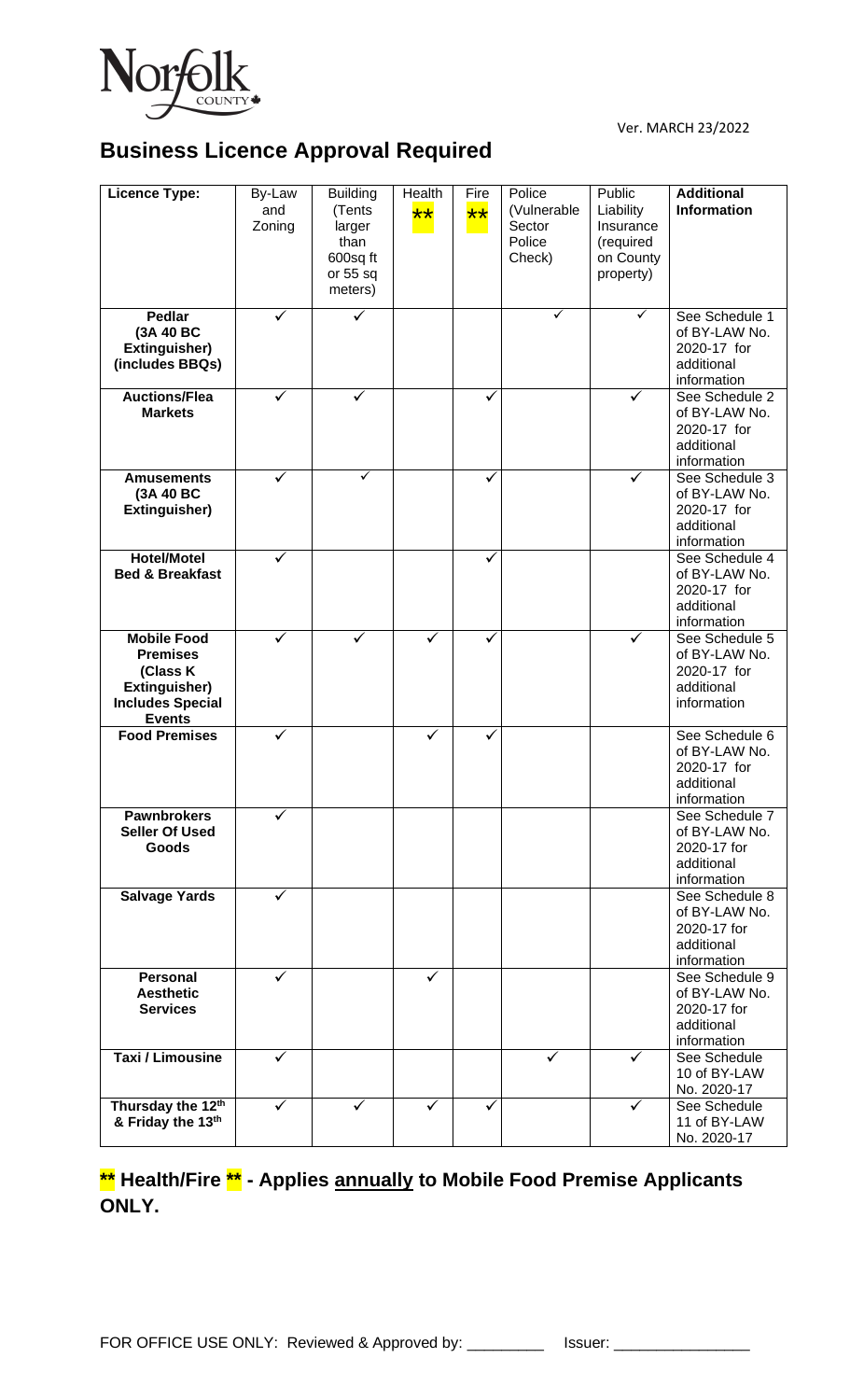

**2022 LICENCE FEES**

Ver. MARCH 23/2022

| ZUZZ LICENCE FEES                                           |                                                   |                   |
|-------------------------------------------------------------|---------------------------------------------------|-------------------|
| <b>Licence Type</b>                                         | 2022 Licence Fee                                  | <b>SHORT CODE</b> |
| <b>Pedlar Sales</b>                                         | \$186.00                                          | <b>EL004</b>      |
| Annual                                                      |                                                   |                   |
| <b>Pedlar Sales</b>                                         | No Charge                                         | No Short Code     |
| Non-Profit/Charitable Organizations                         |                                                   |                   |
| <b>Auctions/Flea Markets</b>                                | \$117.00                                          | EL006             |
| Amusements                                                  | \$39.25 each (30 days)                            | <b>EL011</b>      |
|                                                             | or times five for an                              |                   |
|                                                             | annual licence \$194.00                           | EL024             |
|                                                             | per unit                                          |                   |
| Hotels/Motels/Bed & Breakfasts                              | \$16.00                                           | EL028             |
| <b>Mobile Food Premises:</b>                                | \$418.00                                          | ELMF-125.00       |
| Motorized/Non-Motorized site specific, or                   |                                                   | $HLFM - 209.00$   |
| not site specific. Includes, but not limited                |                                                   | <b>CLMF-84.00</b> |
| to a catering truck, chip truck, ice cream                  |                                                   |                   |
| truck, refreshment trailer or hot dog cart                  |                                                   |                   |
| Mobile Food Premises: Ice Cream and                         | \$97.00                                           | $ELMF - 68.00$    |
| Non-Hazardous                                               |                                                   | $HLMF - 29.00$    |
| <b>Mobile Food Premises: Per Festival</b>                   | \$52.00                                           | $ELMF - 18.00$    |
| Event                                                       |                                                   | $HLMF - 17.00$    |
|                                                             |                                                   | <b>CLMF-17.00</b> |
| Mobile Food Premises: Second or                             | \$31.25                                           | EL009             |
| <b>Subsequent Vehicle</b>                                   |                                                   |                   |
| <b>Mobile Food Premise</b>                                  | \$316.00                                          | $ELMF - 94.00$    |
| Non-Profit Charitable Organization                          |                                                   | $HLFM - 158.00$   |
|                                                             |                                                   | $CLMF - 64.00$    |
| Pawn Brokers/Sellers of Used Goods                          | \$69.00 and \$2,000.00                            | EL018             |
|                                                             | <b>Security Deposit</b>                           |                   |
|                                                             | (Pawnbrokers only)                                | ESAL1             |
| Salvage Yards                                               | New Applicant \$442.00<br><b>Renewal \$216.00</b> | ESAL <sub>2</sub> |
| <b>Tattoo &amp; Body Piercing Parlours</b>                  | \$100.00                                          | EL022             |
| <b>Personal Aesthetic/Salons</b>                            | \$16.00                                           | EL027             |
| Taxi / Limousine - Owner                                    | \$123.00                                          | EL019             |
|                                                             |                                                   |                   |
| Taxi / Limousine - Vehicle                                  | \$91.00                                           | EL021             |
| Taxi / Limousine - Driver                                   | \$51.00                                           | EL020             |
| <b>Food Premises</b>                                        | \$16.00                                           | EL029             |
| <b>Administrative Fee for Late Renewals</b>                 | \$55.00                                           | EL030             |
| <b>License Replacement</b>                                  | \$10.85                                           | EL031             |
| Thursday the 12 <sup>th</sup> & Friday the 13 <sup>th</sup> | \$205.00                                          | ELMF-143.00       |
| Food (ELMF, HLFM, CLMF)                                     |                                                   | $HLMF - 41.00$    |
|                                                             |                                                   | CLMF-21.00        |
|                                                             |                                                   |                   |
| Pedlar (merchandise) (EL012)                                | \$205.00                                          | EL012             |
|                                                             |                                                   |                   |
| Thursday the $12th$ & Friday the $13th$ Non                 | \$63.00                                           | EL017             |
| Profit/Charitable Ticket Sales Only                         |                                                   |                   |

I, (please print name) \_\_\_\_\_\_\_\_\_\_\_\_\_\_\_\_\_\_\_\_\_\_\_\_\_\_\_\_\_\_ acknowledge it is my responsibility to notify the Corporation of Norfolk County in writing of any changes in the information provided during the course of this application to ensure compliance with Norfolk County By-Law 2020-17. Providing false or incomplete information could result in the refusal of this application. Personal information on this form is collected and disclosed according to Section 29(1) and 32 of the *Municipal Freedom and Protection of Privacy Act*. Questions regarding the collection of this information can be directed to the Information and Privacy Coordinator at ext. 1261.

FOR OFFICE USE ONLY: Reviewed & Approved by: \_\_\_\_\_\_\_\_\_ Issuer: \_\_\_\_\_\_\_\_\_\_\_\_\_\_\_\_